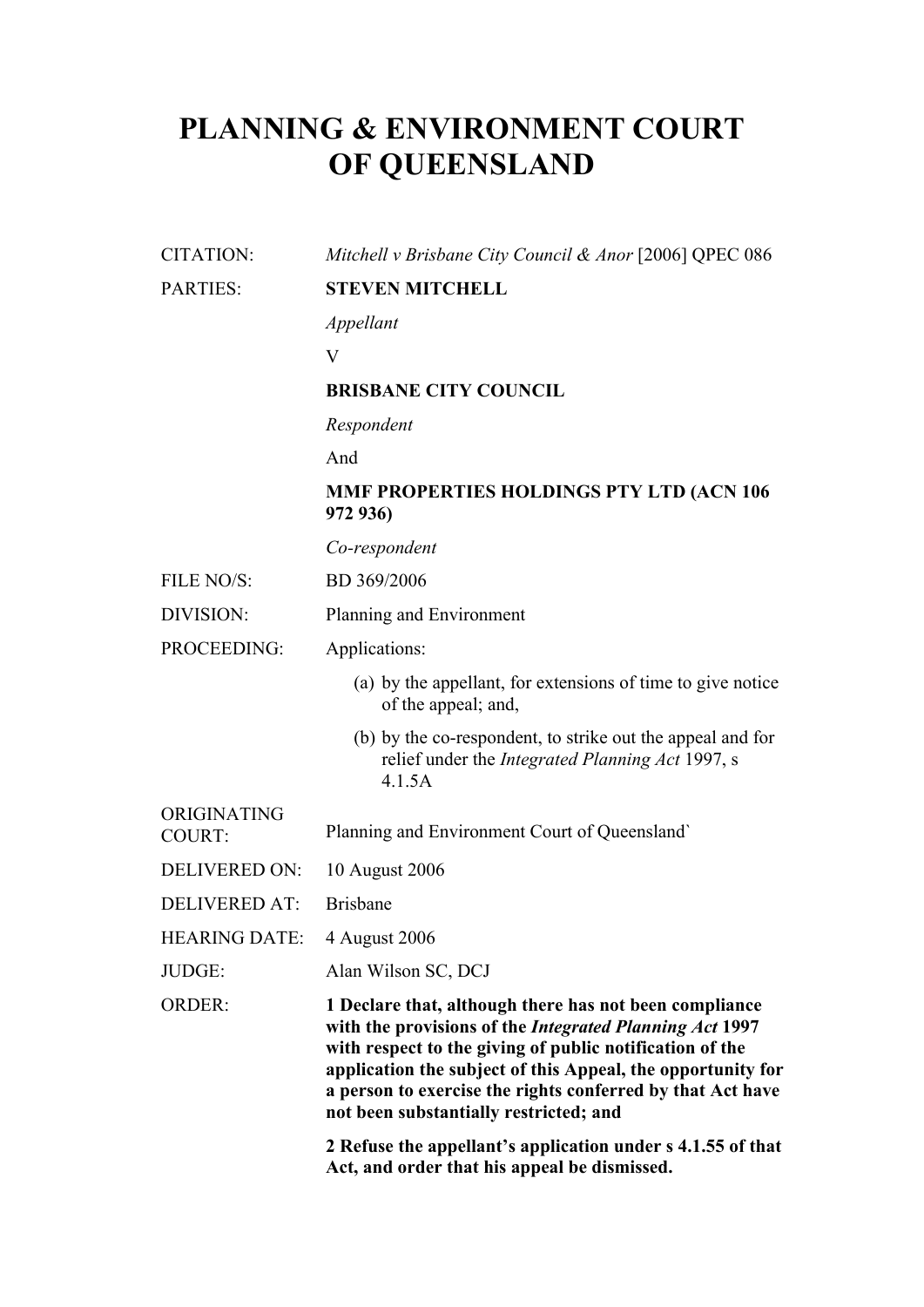CATCHWORDS: PLANNING - PLANNING LAW – procedural errors

Non-compliance at notification stage – whether substantially restricted the opportunity for a person to exercise rights under Act or whether non-compliance should be excused – s 4.1.5A

Failure to serve Notice of Appeal – application to extend time – s 4.1.55 – whether resulting prejudice in extension

#### *Integrated Planning Act* 1997

#### *Uniform Civil Procedure Rules* 1999

*Advance Property Planners Pty Ltd v Brisbane* [2004] QPEC 047 *Bradshaw v Beaudesert* [2006] QPEC 071 *Butler v Kingaroy* [2005] QPEC 049 *Gregory v Brisbane* [1999] QPELR 138 *Hunter Valley Developments Pty Ltd v Cohen* [1984] 3 FCR 344 *Kangaroo Point Residents Association v Brisbane* [2006] QPEC 011 *King v Charters Towers* [2004] QPELR 51 *Lindsay v Rose*, *Registrar of the Immigration Review Tribunal* 44 ALD 570 *Rathera Pty Ltd v Gold Coast* (2000) 115 LGERA 348 *Robertson v Brisbane* [2003] QPEC 077 *Soyka v Hervey* [2002] QPEC 30 *Telstra Corp v Pine Rivers* [2000] QPELR 241

| COUNSEL:           | Mrs L M King, Solicitor, for Mr Mitchell |
|--------------------|------------------------------------------|
|                    | Mr B Job for Brisbane City Council       |
|                    | Mr D O'Brien for MMF Property Holdings   |
| <b>SOLICITORS:</b> | Hemming and Hart                         |
|                    | Brisbane City Council Solicitor          |
|                    | <b>Stephen Goodfellow</b>                |

- [1] Procedural errors have occurred in the course of the development application which lead to this appeal, and the proceeding itself. The appellant Mr Mitchell asks, in essence, to be excused his failure to serve the respondents with his Notice of Appeal. The developer MMF wants Mr Mitchell's appeal struck out, primarily for that failure; and, to be excused a mistake it made during the public notification stage of its development application.
- [2] The appeal springs from MMF's plans to demolish a building containing three dwelling units (in a community title scheme) at 19 Park St Hawthorne, subdivide the land into three parcels, and construct three new single-unit dwellings. On 12 January 2006 Council issued a Negotiated Decision Notice granting preliminary approval for building work, and development permits for a Material Change of Use, and Reconfiguration. On 9 February 2006 MMF obtained permission to demolish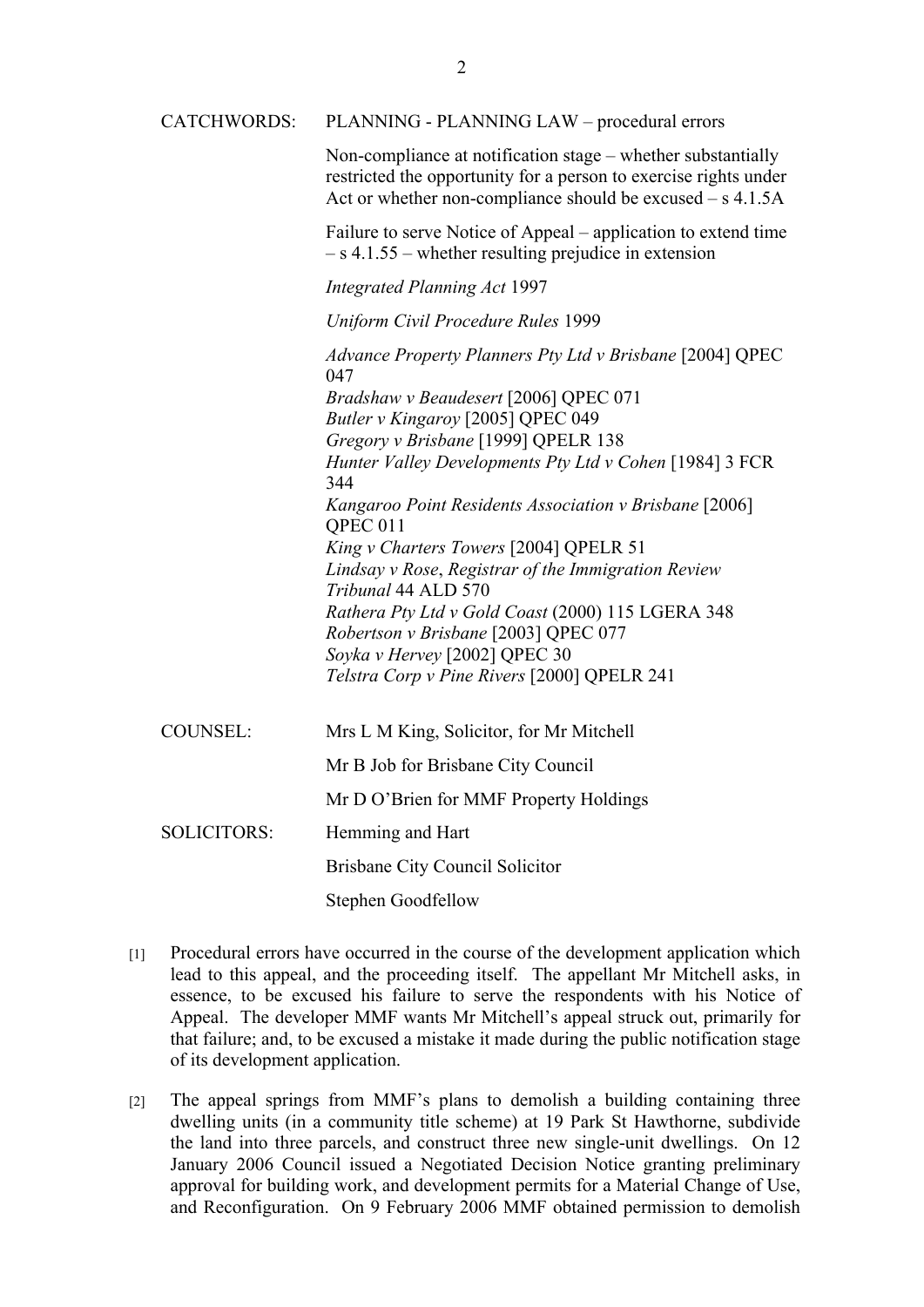the existing units and, the evidence shows, that work began on 22 February and was completed on or about 27 February.

- [3] Mr Mitchell has an interest in an adjoining house at 17 Park Street and in 2005 he lodged a submission against MMF's proposal. On 16 January 2006 he learned of the decision in a letter in which Council provided information about his rights of appeal and enclosed a copy of some parts of the *Integrated Planning Act* 1997(IPA). From the attachments, Mr Mitchell apparently saw that he had 20 business days to lodge an appeal (s 4.1.28) and he did that on 13 February, one day inside the appeal period. He failed, however, to notice that MMF should be made a co-respondent to his appeal (s 4.1.43) and its name did not appear on the document he filed; nor did he see that he was required to give notice of his appeal to the Council and MMF (s  $4.1.41(1)(b)$  and  $(2)(b)$ ).
- [4] In fact the copy of the IPA sections Council sent to Mr Mitchell was outdated, and wrongly told him he had ten days to notify those respondents<sup>1</sup>; as it transpires that error is irrelevant because, as he and his wife (who was helping him in the matter, and filed the Notice of Appeal) believed, the Council or the Court would be attending to those things. Council learned of the appeal as a result of its regular searches in the Court, and told one of MMF's officers late on 27 February.
- [5] MMF's error occurred earlier: its notices to adjoining owners and notice on a sign posted up on the land and in a newspaper failed to mention the application for reconfiguration into three allotments, although they did plainly show that three 'single unit dwellings' were contemplated<sup>2</sup> and Council's planning scheme defines that term in a way showing each unit has its own allotment<sup>3</sup>. Mr Mitchell was the only person to lodge a submission with Council; his wife inspected the plans through the auspices of the local Councillor; and his appeal, on its face, manifests a clear understanding of the nature of the three proposed dwellings.
- [6] It is convenient to deal with this application first. IPA s 4.1.5A gives the Court a wide discretion to excuse non-compliance with its statutory requirements if the mistake has not '…*substantially restricted the opportunity for a person to exercise the rights conferred by this … Act*'. There is no evidence to suggest any other person might have made a submission had the application for reconfiguration been properly notified and, in the context of the actual application, that seems improbable. On the other hand, it is likely that a person whose interest was pricked would have inspected the application documents (like Mrs Mitchell) and framed their objection by reference to them (as Mr Mitchell has)<sup>4</sup>. Those documents make it tolerably clear that the creation of three separate allotments was envisaged.
- [7] A perceived shortfall in description confronted Quirk DCJ in *Telstra Corp v Pine Rivers* [2000] QPELR 241, where public notice of construction of a telephone tower was in quite terse terms: '*public utilities – material change of use*'. His Honour noted the prescribed form contains no instruction about the level of detail required

<sup>1</sup> And not two, as amendments introduced on 4 October 2004 now provide: *Integrated Planning and Other Legislation Amendment Act* 2003, s 80

<sup>2</sup> The documents contained the words 'MATERIAL CHANGE OF USE (3 Single Unit Dwellings)' and 'Preliminary Building Approval'

<sup>3</sup> Brisbane *City Plan 2000*, Vol 1, Ch 3, p 73

<sup>4</sup> As the Court of Appeal recognized in *Rathera Pty Ltd v Gold Coast* (2000) 115 LGERA 348, per Jones J at 353, and 354-5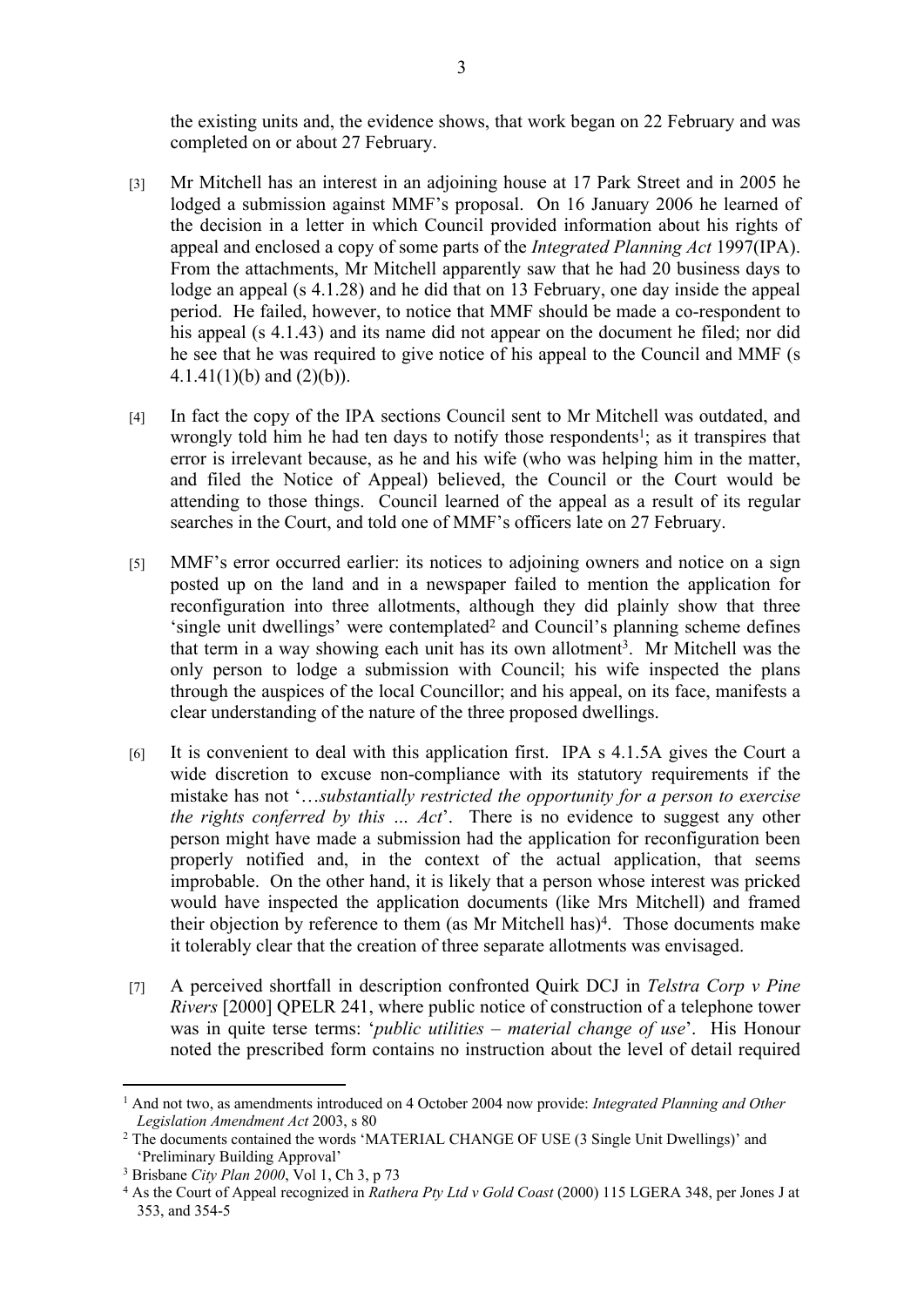but, where the applicant was a very well known public corporation and the application was for a public utility:

A sensible understanding of that information (and the relevant town planning scheme definition) would have conveyed to the reader that the proposal involved a major facility relating to the provision of telephone services. That would, in my view of the matter, be sufficiently informative to excite the interest of any potential submitter in gaining further information about the proposal by resorting to the material available at the Council chambers<sup>5</sup>.

- [8] I was reminded, too, of the discussion of the nature of this provision appearing in *Advance Property Planners Pty Ltd v Brisbane* [2004] QPEC 047, at [16]: that it is an integral part of the IPA legislation and contains a wide discretion which should not be exercised adversely where the principal criterion – the unlikelihood of substantial restriction to the rights of interested persons – is satisfied. Occasion for that kind of prejudice or disadvantage seems most unlikely in the circumstances just described, and the non-compliance should be excused.
- [9] Mr Mitchell's application to extend time is bound up with MMF's application to strike out his appeal. He seeks an extension of time for the giving of the notice of appeal to the Council and MMF until 27 February 2006 relying, as I understood the submissions made on his behalf, upon both s 4.1.5 A, and s 4.1.55 which provides:

### **4.1.55 Court may allow longer period to take an action**

In this part, if an action must be taken within a specified time, the Court may allow a longer time to take the action if the Court is satisfied there are sufficient grounds for the extension.

- [10] As previously noted, Mr Mitchell should have given written notice of the appeal to the Council and MMF within two business days<sup>6</sup>. The appeal was filed on Monday 13 February 2006. It is unclear when Council discovered the appeal, but MMF learned of it when Council sent a copy of the appeal document by facsimile on 27 February 2006. Even if this process is assumed to constitute compliance with s 4.1.41, the giving of notice was about 12 days late; and, assuming that Mr and Mrs Mitchell had read and understood the earlier version of that section attached to Council's letter to them, it was still outside the 10 days mentioned there.
- [11] The Mitchell's various errors were explained by reference to a want of familiarity with the process, difficulty in understanding the IPA sections annexed to Council's letter, and things told to them by Council, and court registry staff which led them to believe that bringing an appeal against Council was sufficient and all subsequent steps would be managed by other parties – the Council, or the Court. I think, with respect, that a careful reading of the IPA sections would have been sufficient to inform them of the correct position but, sensibly, Mr O'Brien of Counsel (for MMF) accepted that the process is complicated and daunting for lay persons, and submitted that the critical issue in both Mr Mitchell's and MMF's applications was the question of prejudice<sup>7</sup>.

<sup>5</sup> *Telstra Corp v Pine Rivers, supra* at 242

<sup>6</sup> Section 4.1.41

<sup>7</sup> T17.4-18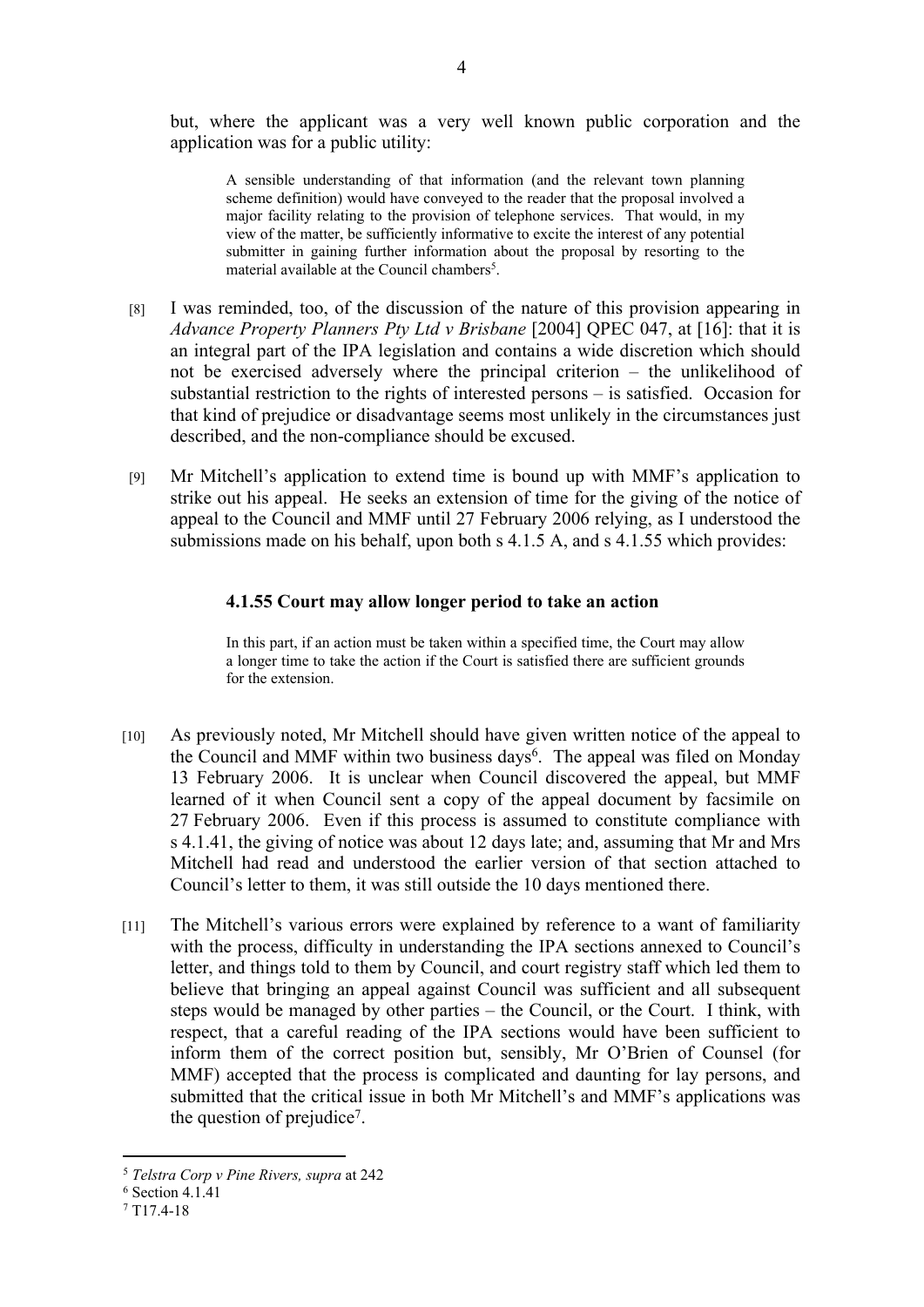- [12] MMF says it has suffered prejudice because, after the appeal period expired, it moved to demolish the units (at a cost of over \$15,000) and has lost the rental income it might have earned had it left the building standing while Mr Mitchell's appeal was determined. Mr Watson, a director of MMF, swears that if he had known an appeal had been lodged he would not have proceeded with the demolition. While I accept that, during the appeal period, he was conducting searches and enquiries to determine if an appeal had been filed (which were fruitless, because Mr Mitchell failed to name MMF as a co-respondent in the appeal), this claim of prejudice is rendered, I think, less compelling by other evidence that he had relocated two of the three tenants in the old building by 9 February and accepted a quotation for demolition on 13 February.
- [13] There was also, by the time demolition commenced on 22 February, at least the whiff of an appeal: as Mr Watson said in his affidavit filed by leave on 4 August, he had a conversation with a Miss Taylor on 18 February when she told him that she thought Mr Mitchell was going to lodge an appeal. It is also clear that Mrs Mitchell spoke to one of the demolition workers on about 24 February and told him an appeal had been lodged and that man passed this information on to Mr Watson<sup>8</sup> who did not, however, attempt to contact Mr Mitchell before demolition commenced.
- [14] Mrs King, who appeared for Mrs Mitchell, also relied upon the history of the matter since February this year for the proposition that any prejudice to MMF was not of the most serious kind. MMF filed an entry of appearance in the appeal on 2 March and applied for directions on 9 March and a Directions Order was made on 15 March, setting out steps to be taken in the appeal proceedings leading to a hearing during the August 2006 sittings of this Court. Under that order MMF was entitled to deliver a request for particulars on or before 22 March but did not do so until 7 April. Some steps relevant to disclosure were then undertaken. On 24 April MMF's solicitors advised the appellant they would be bringing an application to strike out the appeal which would be filed "shortly". Later, there were 'without prejudice' discussions between the parties and MMF's application was eventually filed on 21 July. Some of the delay has, I accept, been occasioned by MMF's change of solicitors.
- [15] MMF has also made a further application to Council for reconfiguration of the land into two lots, something which was publicly notified (for comment only) in July. Mrs King says this is inconsistent with the application the subject of the appeal and that demolition would be required for its purposes, in any event.
- [16] In *Soyka v Hervey* [2002] QPEC 30 the appeal itself was, arguably, late but that occurred in circumstances where the appellant, who had been a submitter, had not received a decision notice. In the course of his judgment, Quirk DCJ considered s 4.1.55 and identified three considerations relevant to the exercise of the discretion arising under it: whether there is an acceptable explanation for the delay; whether it is fair and equitable in the circumstances to extend time; and, whether other parties would suffer any and if so what prejudice, militating against an extension being granted.
- [17] More recently, in *Robertson v Brisbane* [2003] QPEC 077 and *Butler v Kingaroy* [2005] QPEC 049 Judges of this Court considered more expansive criteria which

<sup>8</sup> Mr Watson's affidavit filed 18 July 2006 par 16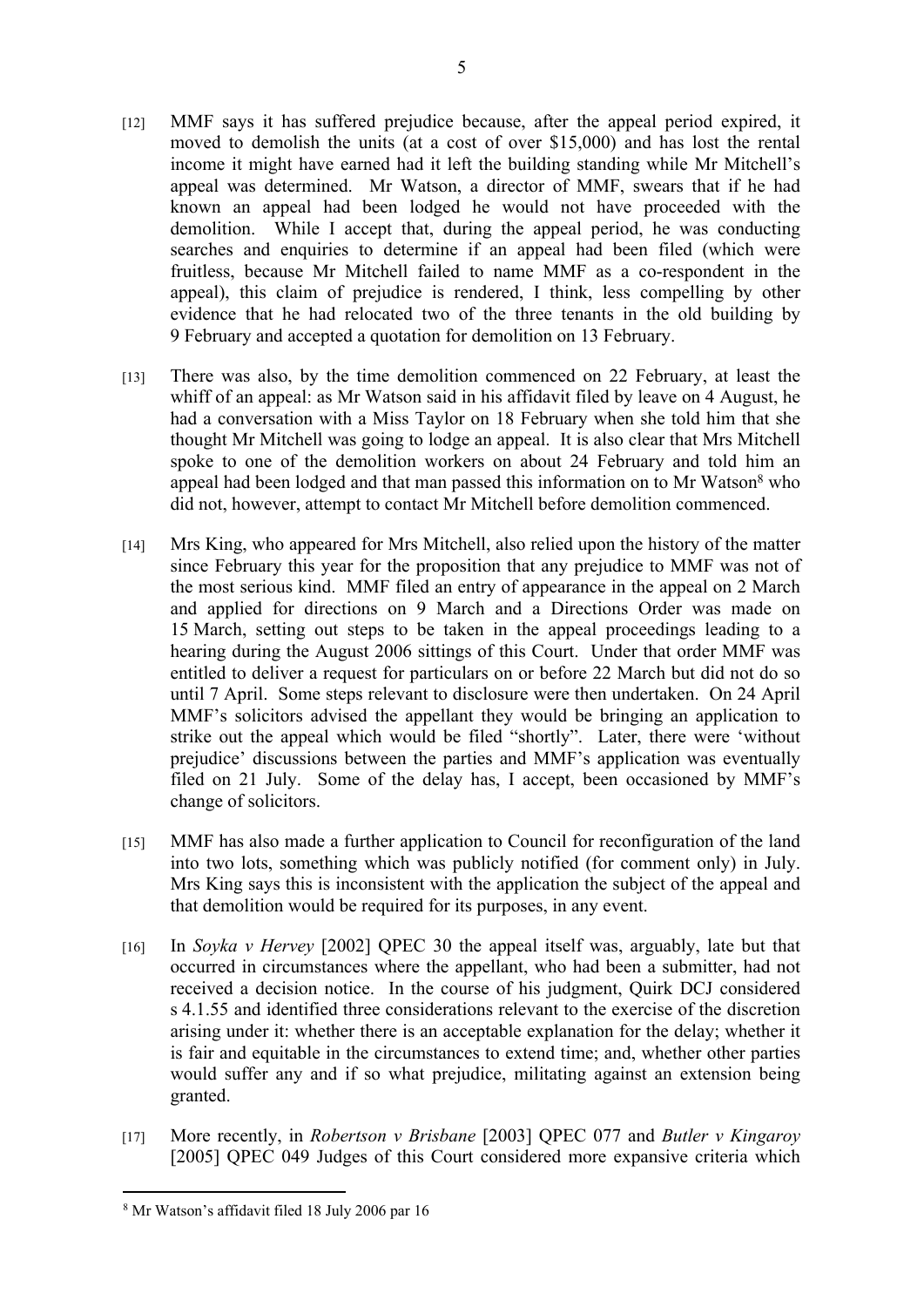may attach to the phrase "sufficient grounds" in s 4.1.55, extracted from the judgment of Branson J (as her Honour then was) in the Federal Court of Australia in *Lindsay v Rose*, *Registrar of the Immigration Review Tribunal*<sup>9</sup> where guiding principles distilled by Wilcox J from earlier decisions in the Federal Court<sup>10</sup> were considered:

- (a) The *prima facie* rule is that proceedings commenced outside the "prescribed period" will not be entertained … it is a pre-condition to the exercise of discretion … that application for extension show an "acceptable explanation of the delay" and that it is "fair and equitable in the circumstances" to extend time.
- (b) Action taken by the applicant other than by lodging an appeal is relevant to the consideration of the question whether an acceptable explanation for the delay has been furnished. A distinction is to be made between the case of a person who, by non-curial means, has continued to make the other parties aware that he contests the finality of the decision, and a case where the other parties were allowed to believe that the matter has finally concluded.
- (c) Any prejudice to a respondent including any prejudice in defending the proceedings occasioned by the delay is a material factor militating against the grant of an extension.
- (d) However, the mere absence of prejudice is not enough to justify the grant of an extension. In this context, public considerations often intrude. A delay which may result, if the application is successful, in the unsettling of other people or of established practices is likely to prove fatal to the application.
- (e) The merits of the substantive appeal are properly to be taken into account in considering whether an extension of time should be granted.
- (f) Considerations of fairness as between the applicant and other persons otherwise in a like position are relevant to the manner of exercise at the Court's discretion.
- [18] In *Robertson* the appeal was lodged in time, but served more than six weeks after the period then allowed under s 4.1.41. Like Mr Mitchell, the appellant blamed the oversight on a failure to fully comprehend relevant statutory provisions, and the requirements of the Court process; and, there was some evidence of prejudice to the co-respondent. Ultimately, Newton DCJ held that the combination of financial prejudice (albeit unquantified), cost and delay, and the lengthy period which elapsed after the expiration of the appeal period weighed against exercising the discretion in the appellant's favour.
- [19] In *Butler* the delay was much longer (six months) but the appeal was brought on behalf of an applicant for a development permit which had been refused. His explanation was that he relied upon his planning consultant and solicitors and in the intervening period there had been regular correspondence between the parties; and, relevantly, there had been no submitters in respect of the application. Rackemann

<sup>9</sup> 44 ALD 570, at 578

<sup>10</sup> *Hunter Valley Developments Pty Ltd v Cohen* [1984] 3 FCR 344 at 348-50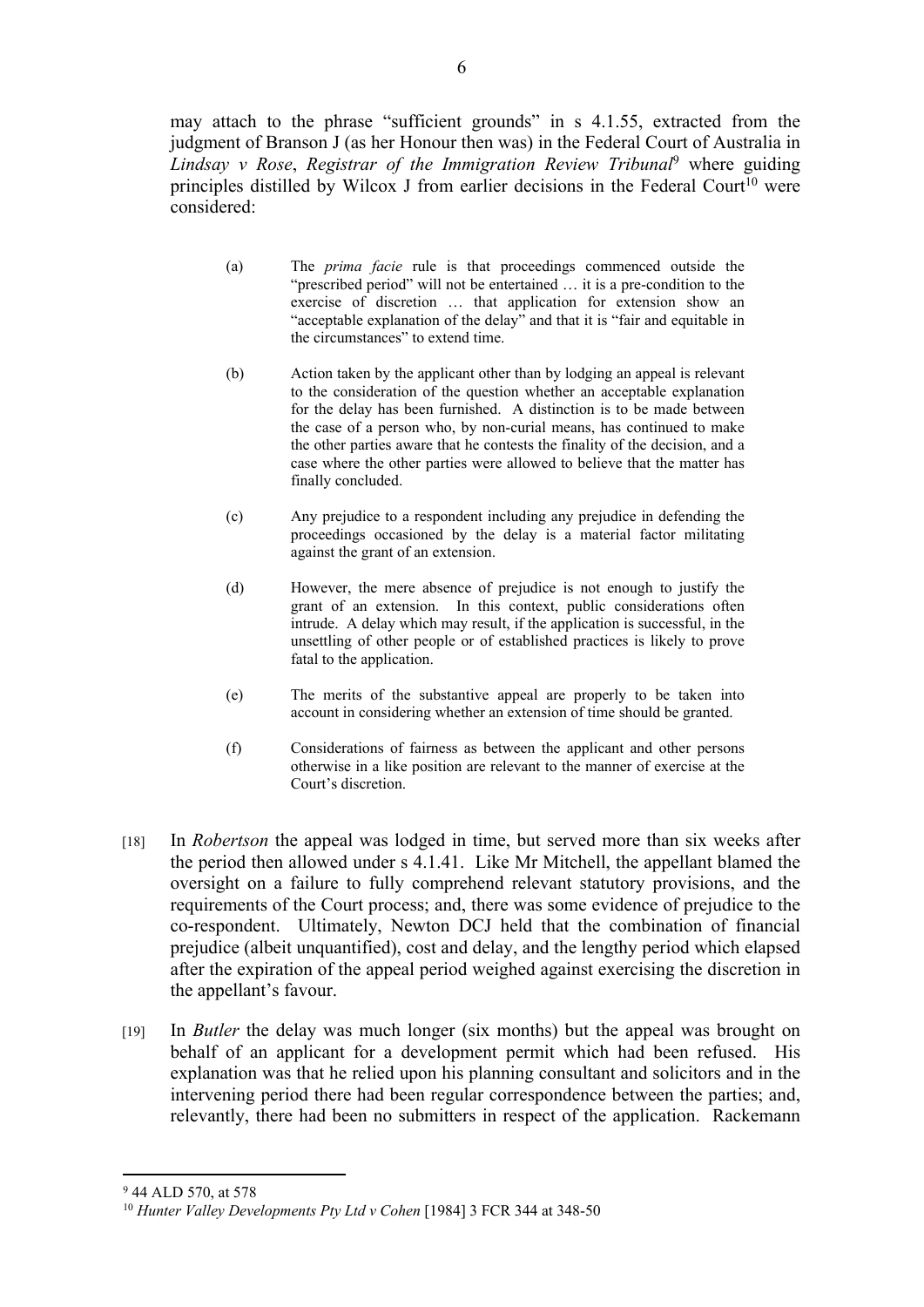DCJ thought those circumstances were sufficient to warrant the exercise of the discretion in the appellant's favour.

- [20] *Bradshaw v Beaudesert* [2006] QPEC 071 is another case in which delay by the submitter/appellant's solicitors was a material factor. After she saw the decision notice the appellant thought it sensible to meet with Council officers, and further time elapsed while she made enquiries to identify lawyers who could assist her in the matter. The solicitors she chose did lodge an appeal, only a day or two late, but failed to name the co-respondent or give notice to him under s 4.1.41. Later, the appellant engaged new solicitors. There was no evidence of prejudice to the corespondent and Rackemann DCJ held it would be fair and equitable, in those circumstances, to extend time.
- [21] I was also referred to the decision of His Honour Judge Wall QC in *King v Charters Towers* [2004] QPELR 51 in which the applicant, who had been a submitter, was a little under a month late in electing to become co-respondent in an appeal and sought an extension when, he said, he discovered that the respondent council might compromise the appeal with the appellant developer. The fact negotiations between the developer and the local authority were considerably advanced and, indeed, a compromise was in the wind was held to carry a risk of significant prejudice to the appellant, and the submitter's application was refused.
- [22] Most recently, in *Kangaroo Point Residents Association v Brisbane* [2006] QPEC 011 the competing factors were complex: the submitter's notice of appeal was out of time but it had relied upon mistaken advice from the local authority; in the interim the applicant for development had, however, committed itself to purchase contracts in the mistaken belief there would be no appeals. Rackemann DCJ said<sup>11</sup>:

The circumstances of this case are regrettable. Neither a decision to allow or to refuse an extension will deliver an entirely satisfactory outcome. There are countervailing factors to be considered. Ultimately, having regard to all the circumstances, I am not persuaded that an extension ought be granted, particularly in light of the significant potential for detriment to (the co-respondent)  $\dots$ <sup>12</sup>

- [23] Prejudice arising from the creation of intervening contractual obligations was also determinative in *Gregory v Brisbane* [1999] QPELR 138, in which Brabazon QC, DCJ said it put the matter 'beyond doubt'<sup>13</sup>.
- [24] Mr Mitchell's grounds of appeal are drawn in the manner one might expect from a litigant acting in person, but they are reasonably clear, and identify the Performance Criteria and Acceptable Solutions relevant to the application and raise what appear to be material issues concerning those criteria, with respect to setbacks; privacy considerations; matters to do with noise and light; and, flooding and storm water management.
- [25] Although, as I accept, there has been prejudice to the co-respondent, the force to be attached to that element is reduced, I think, by the circumstances mentioned earlier: the arrangements put in place for demolition during the appeal period, and the

 $11$  At page 12

<sup>12</sup> and see *Gregory v Brisbane* [1999] QPELR 138

<sup>13</sup> *supra*, at 139